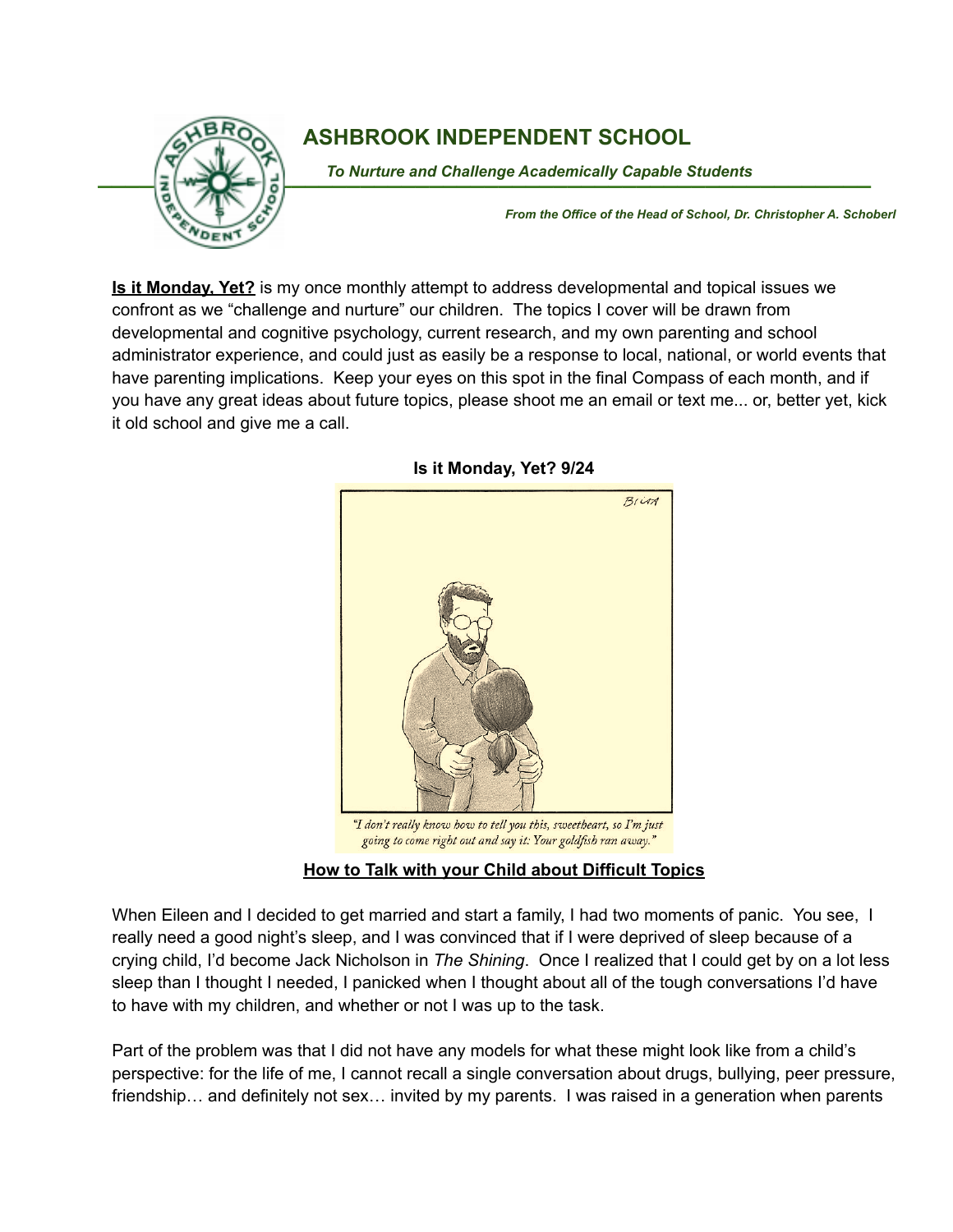expected the school to address these topics or trusted that we'd figure it out on our own. We had no doubt that we'd feel the consequences if we crossed the line in any of these cases, but we were unsure where that line was, but now that I think about it, this may have been an intentional parenting strategy, rather than benign neglect (though I have my doubts).

Between what I picked up in Health class and what I figured out on my own, Eileen and I did manage to start a wonderful family. When Molly, Zach, and Ethan were very young, between the ages of 8 and 10, and we were living on the Upper West Side of Manhattan, we used to like go for Sunday walks, stopping by a few playgrounds, grabbing bagels and coffee and OJ, and settling on the steps of Columbia's Lowe Library, where the kids could run freely with the children of other families who had the same idea. One Sunday while we were watching the kids thus engaged, Eileen turned to me, between sips of coffee, and said, "I think you need to talk with Zach about the birds and the bees, and now's the perfect time."

Before I could cough up the lox I had aspirated, my mind flashed back to those several times I faked being asleep when the baby was crying, and I knew there was little chance I was wiggling out of this, but I gave it a shot, anyway. "Hun," I said, "This is sort of sudden… I'm really not prepared" (I imagined needing at least a PowerPoint and some chart paper… and maybe different colored Post-Its). "Man up," she said. "Think of all those times you faked being asleep when one of them was crying in the middle of the night! Take him on a walk and just casually ease into it." I thought, "Casually?" "Ease?" These were not two words that came to mind when I imagined this particular conversation.

In the end, I managed to do a pretty good job, even if I do say so myself, and even polished my act a bit further (no PowerPoints or Post-Its though) when it was Ethan's turn (Eileen broke the news to Molly, to which she replied, "Gross: you and Poppy did that three times!?").

No matter what the issue, and today's kids have many more to deal with than my own children only 10 years ago, and their children will have many others, I found the following advice as timeless as it was helpful, and I hope you feel the same way:

- 1. Rather than simply launching into a discussion about the topic itself or offering advice in lecture format or by asking too many questions that might seem like an interrogation, start by asking one simple question, such as, "Does seem to be an issue at Ashbrook?" or "Is something you hear kids talking about at school?" This takes the pressure off your child and gives them a chance to talk about a topic they may be struggling with, in a non threatening way. And follow your child's lead: just because you planned on talking about \_\_\_\_\_\_\_\_\_, and wanted to cross it off your "to-do" list, you may only open the door a crack during an initial conversation, and that's OK: circle back at a later date.
- 2. Don't feel the need to fill empty space. Embrace the power of wait time as a way to let your child know you are listening to understand (rather than to respond), and that you are interested in what they have to say. Don't be afraid to offer personal experiences, which convey a sense of vulnerability and trust, and might be instrumental in easing your child into what feels like a safer conversation.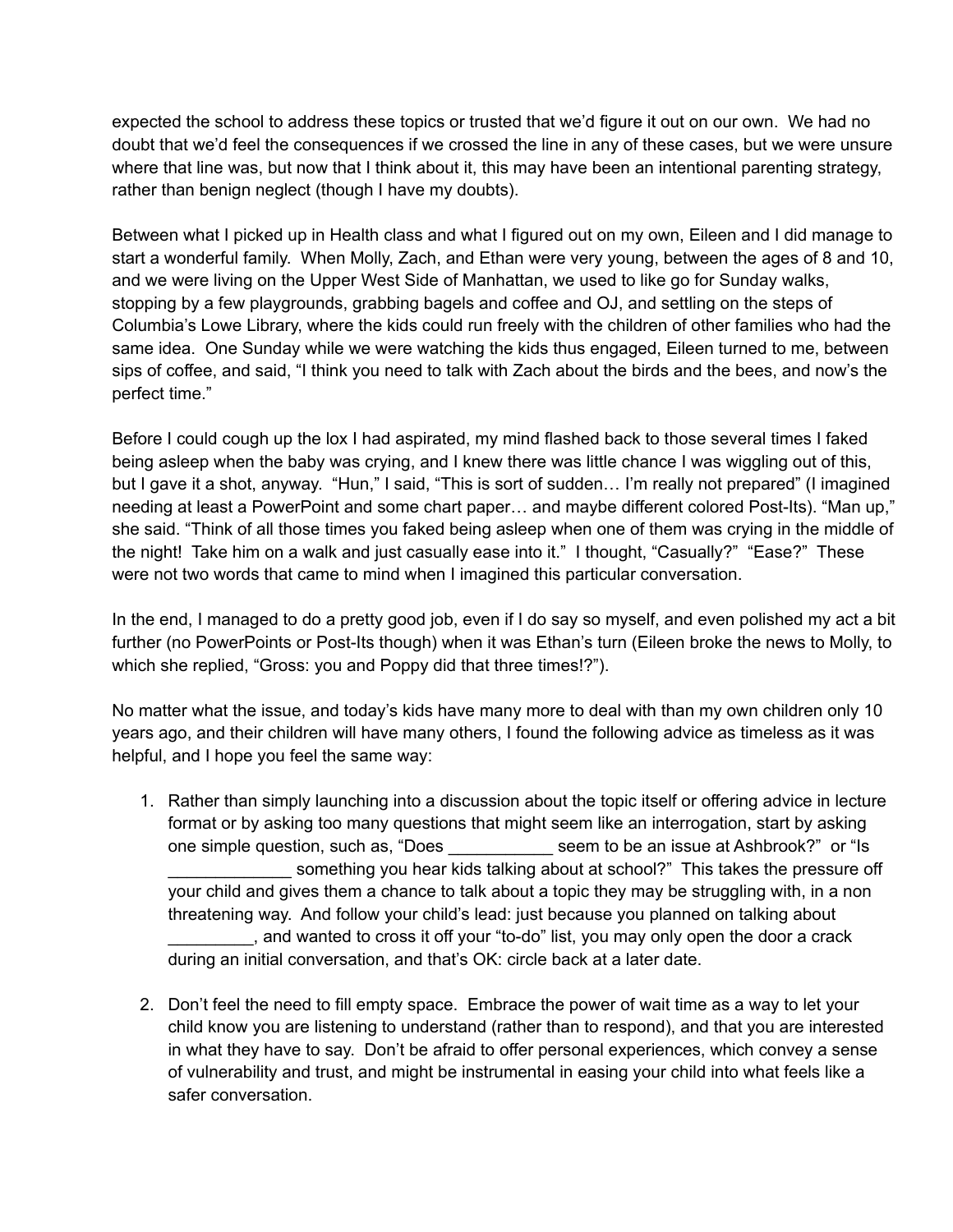- 3. Try to time the conversation to coincide with something you are working on together (with your hands) and something that takes the focus off your child and does not require them to make eye contact with you, which can feel very intimidating, embarrassing, or even judgy. Talking while preparing a meal, baking, doing yard work, repairing a flat tire on a bicycle, etc. have all been strategies of mine, and they really opened up the discussion.
- 4. Make sure that you also make it a point to be clear with your expectations and your family values. Your child needs to know that you do not condone certain behaviors. This is a nuanced dance: how do you draw the line but also allow for the fact that your child may make a bad decision, a mistake, or cross the line, while ALSO encouraging honesty and inviting them to reach out if they do stumble, or need help? Every family does this in its own way, but be sure to communicate expectations.
- 5. Help your child realize that you, as parents, have their best interests at heart, but that you are not the only adults in their lives they could go to for help. Make sure they understand that other relatives, their teachers, coaches, faith leaders, and parents of their friends, are all people who care about them and people they can reach out to for help. In fact, depending upon your relationship with these other adults, Eileen and I would always know which adults our kids were talking with, and would often enlist their help prior to and following tough discussions at home, and we would do the same for their children.
- 6. Let your children know that they do not need to be more eloquent, when asking for help, than, "I need help." Many children will not know how to enter into these discussions (many people will blame social media and the negative impact its overuse has had on training children in essential interpersonal skills: while I cannot argue that this is not a factor, blaming it all on Tik Tok is an oversimplification). Children may have a sense that they need help or are curious about something, but may not be sure how to articulate specifics. Help them to understand that they don't need to have it all figured out when they come to you, but that simply asking for help will open the door to a supportive conversation.
- 7. Practice hearing a request for help or surprising news from your child (you may not always be the one to initiate the conversation). I cannot tell you how many times I have practiced speaking to prepare for a presentation, but until I had kids of my own, I never practiced listening. Play this game with your partner, once the kids are asleep. Sit across from each other and utter five sentences each, simulating what your child might come to you with at some point in the future. No need to respond or role play, though there is no downside to that. Just listen, and ask yourself, what does your body language or silence convey? What is one all-purpose response you can utter (no matter the issue) that would a) buy you the few seconds you need to offer a thoughtful response, b) honor your child's courage, and c) invite conversation?: if you practice saying anything, practice your "all-purpose" response.
- 8. Maybe most importantly, remember to be fully present and to listen (indeed, you will be providing a great model for what this looks like, too), and if you need a mnemonic device to